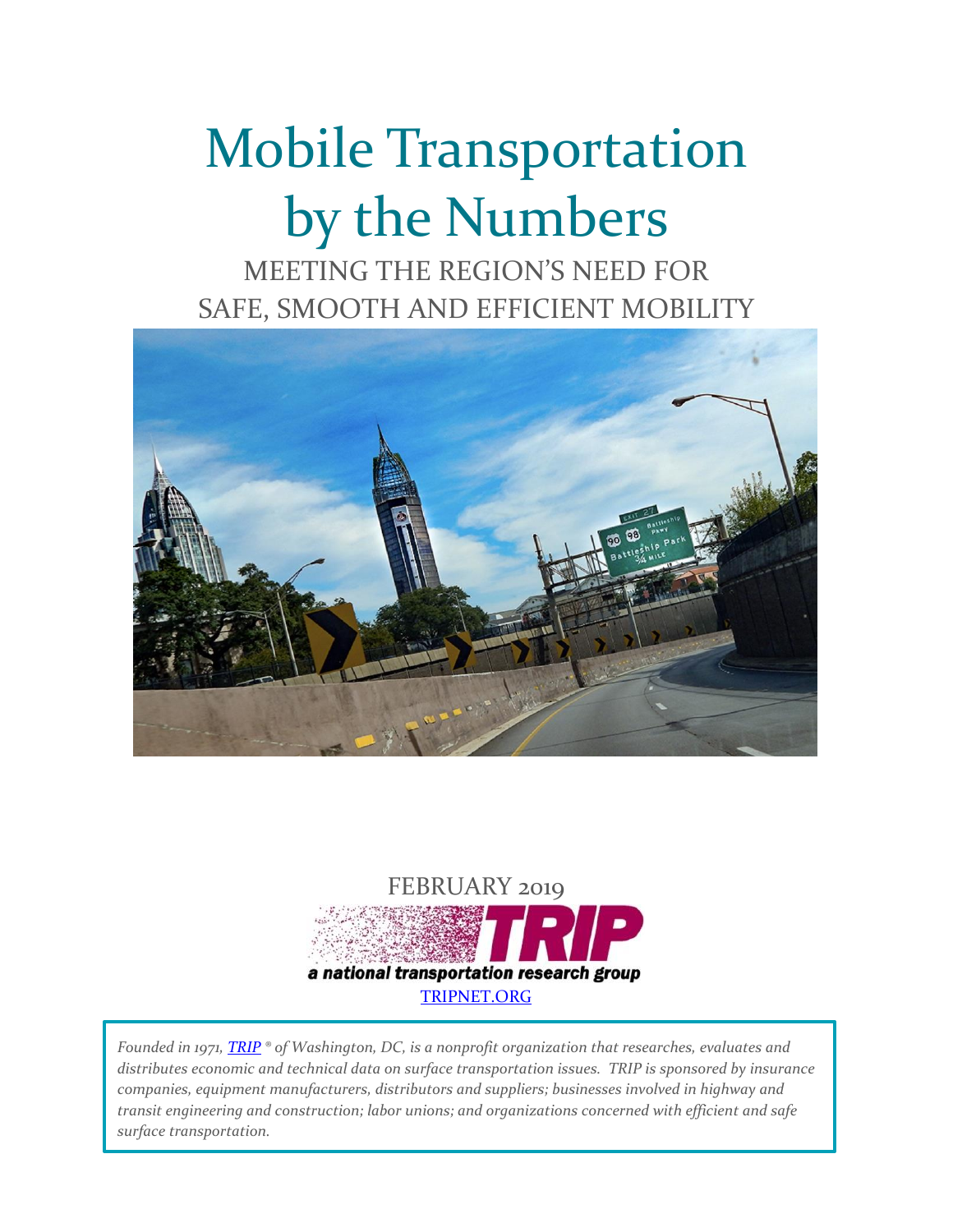## **MOBILE AREA KEY TRANSPORTATION FACTS**

#### **THE HIDDEN COSTS OF DEFICIENT MOBILE ROADS**

Driving on Mobile area roads that are deteriorated, congested and that lack some desirable safety features costs the average driver \$1,576 each year in the form of additional vehicle operating costs (VOC) as a result of driving on rough roads, the cost of lost time and wasted fuel due to congestion, and the financial cost of traffic crashes. Statewide, Alabama drivers lose \$5.3 billion each year as a result of driving on deficient roads. In addition to the [statewide](http://www.tripnet.org/docs/AL_Transportation_by_the_Numbers_TRIP_Report_February_2019.pdf) report, TRIP has also prepared regional reports for the [Anniston-Oxford-Gadsden,](http://www.tripnet.org/docs/AL_Anniston-Oxford-Gadsden_Transportation_by_the_Numbers_TRIP_Report_February_2019.pdf) [Birmingham,](http://www.tripnet.org/docs/AL_Birmingham_Transportation_by_the_Numbers_TRIP_Report_February_2019.pdf) [Florence,](http://www.tripnet.org/docs/AL_Florence_Transportation_by_the_Numbers_TRIP_Report_February_2019.pdf) [Decatur-](http://www.tripnet.org/docs/AL_Huntsville-Decatur_Transportation_by_the_Numbers_TRIP_Report_February_2019.pdf)[Huntsville,](http://www.tripnet.org/docs/AL_Huntsville-Decatur_Transportation_by_the_Numbers_TRIP_Report_February_2019.pdf) [Mobile,](http://www.tripnet.org/docs/AL_Mobile_Transportation_by_the_Numbers_TRIP_Report_February_2019.pdf) [Montgomery](http://www.tripnet.org/docs/AL_Montgomery_Transportation_by_the_Numbers_TRIP_Report_February_2019.pdf) and [Tuscaloosa](http://www.tripnet.org/docs/AL_Tuscaloosa_Transportation_by_the_Numbers_TRIP_Report_February_2019.pdf) urban areas.



#### **MOBILE ROADS PROVIDE A ROUGH RIDE**

Due to inadequate state and local funding, 32 percent of major roads and highways in the Mobile area are in poor or mediocre condition. Fourteen percent of the area's major urban roads are in poor condition and 18 percent are in mediocre condition. Sixteen percent of Mobile area roads are in fair condition and 52 percent are in good condition. Driving on rough roads costs the average driver in the Mobile area \$425 annually in extra vehicle operating costs, including accelerated vehicle depreciation, additional vehicle repair costs, increased fuel consumption and increased tire wear. Throughout the state driving on deteriorated roads costs Alabama drivers a total of \$2 billion each year.

#### **MOBILE AREA BRIDGE CONDITIONS**

Four percent of bridges (33 of 941) in the Mobile area are structurally deficient, meaning there is significant deterioration of the bridge deck, supports or other major components. Most bridges are designed to last 50 years before major overhaul or replacement, although many newer bridges are being designed to last 75 years or longer. In Alabama, 49 percent of the state's bridges were built in 1969 or earlier.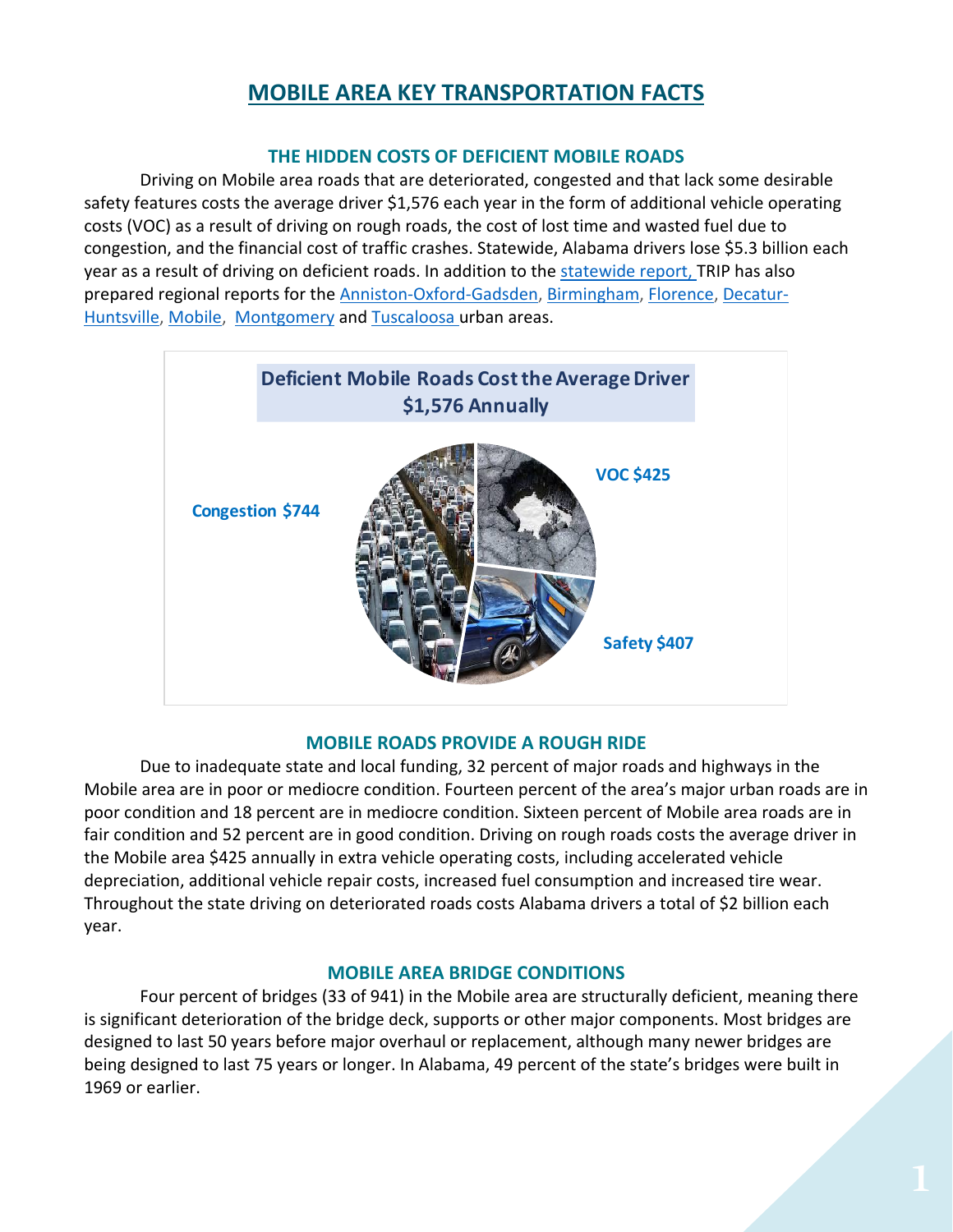#### **MOBILE DRIVERS WASTE TIME AND FUEL ON CONGESTED ROADS**

Traffic congestion costs the average Mobile area driver \$744 each year in the form of lost time and wasted fuel. The average Mobile area driver loses 32 hours each year – four full work days - stuck in congestion. Congested roads choke commuting and commerce and cost Alabama drivers \$1.5 billion each year in the form of lost time and wasted fuel.

#### **MOBILE TRAFFIC SAFETY AND FATALITIES**

From 2015 to 2017, on average, 106 people were killed annually in traffic crashes in the Mobile area. Each Mobile area driver loses an average of \$407 annually in the financial cost of traffic crashes in which roadway features were likely a contributing factor, including work and household productivity losses, property damage, medical costs, rehabilitation costs, legal and court costs, congestion costs, and emergency services. Throughout the state, traffic crashes in which roadway features were likely a contributing factor imposed \$1.8 billion in economic costs in 2017.

#### **TRANSPORTATION AND ECONOMIC DEVELOPMENT**

The health and future growth of Alabama's economy is riding on its transportation system. Each year, \$432 billion in goods are shipped to, from and within sites in Alabama, mostly by truck. Increases in passenger and freight movement will place further burdens on the state's already deteriorated and congested network of roads and bridges.

The design, construction and maintenance of transportation infrastructure in Alabama support 65,068 full-time jobs across all sectors of the state economy. These workers earn \$2.1 billion annually. Approximately 940,000 full-time jobs in Alabama in key industries like tourism, retail sales, agriculture and manufacturing are completely dependent on the state's transportation network.

#### **TRANSPORTATION FUNDING IN ALABAMA**

The buying power of the state's 18 cents-per-gallon fuel tax, last raised in 1992, has been more than cut in half by inflation and increased fuel economy. The vast majority of Alabama's current transportation budget is devoted to preserving the existing system, leaving only \$150 million available each year for new projects that would address congestion or expand the system to accommodate population and travel growth, and promote economic development. A 2019 [report](http://ovpred.ua.edu/files/2019/01/Alabama-2040-Report-ATPRC-2019-001.pdf) by the University of Alabama's Alabama Transportation Institute and Alabama Transportation Policy Research Center found that, through 2040, Alabama should be spending a minimum of \$600 million annually on additional roadway capacity to allow the state to be economically competitive. An annual investment of \$800 million in additional roadway capacity would optimize Alabama's economic opportunities.

[ATRIP \(the Alabama Transportation Rehabilitation and Improvement Program\)](https://www.dot.state.al.us/innoweb/pdf/ATRIP%20Frequently%20Asked%20Questions.pdf) provided Alabama with more than \$1.3 billion in borrowed dollars, beginning in 2013, to address needed improvements that would not have been possible with the available revenue. The use of approximately \$200 million annually in ATRIP funds, which concluded in 2017, as well as additional debt incurred to finance the reconstruction of the elevated interstate and bridges in Birmingham's Central Business District, has resulted in the state's annual highway debt service increasing to \$114 million in 2018, a level it will stay at for the next 19 years. This annual level of state highway debt service is up from \$13.6 million in 2011.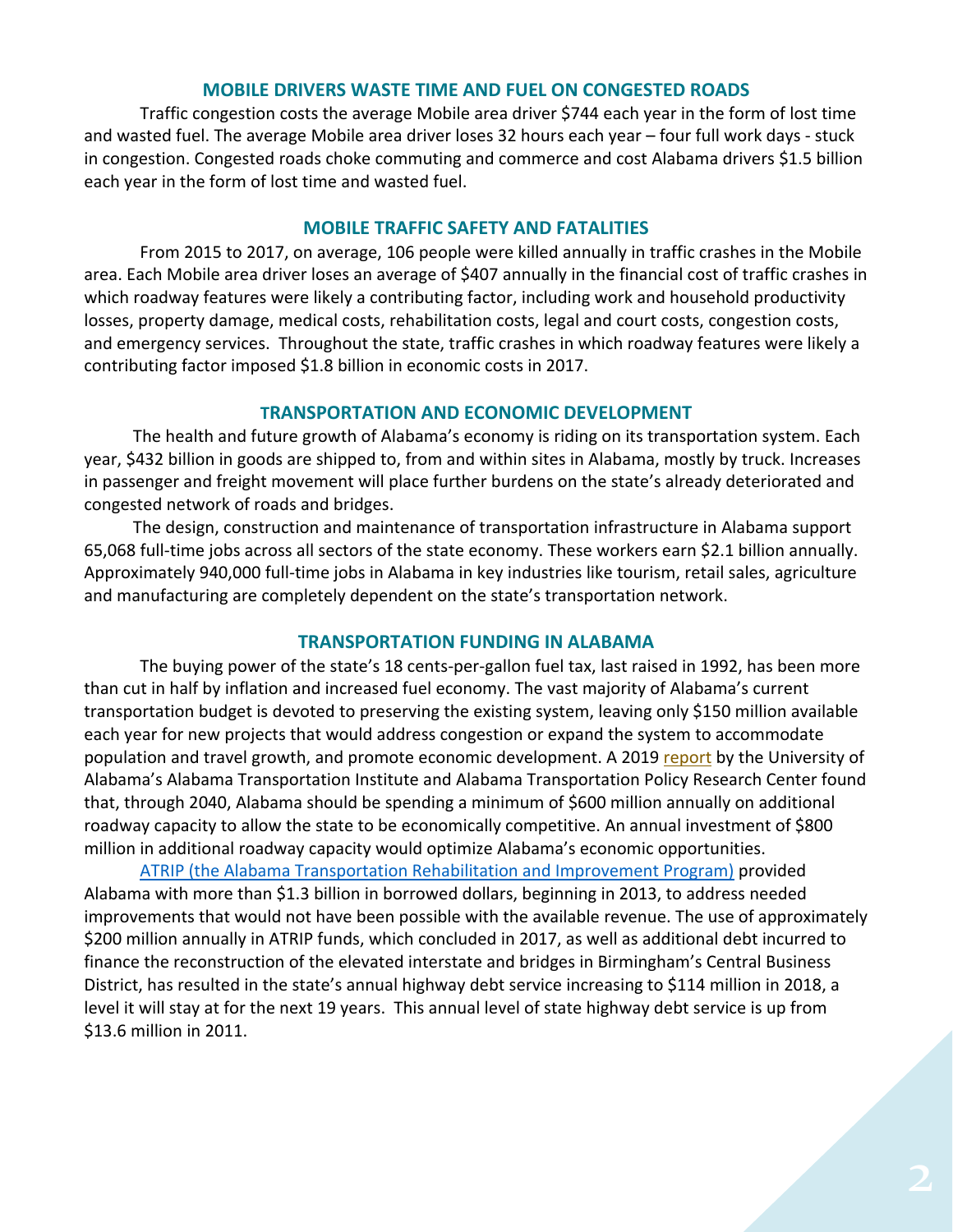#### **INTRODUCTION**

The Mobile area's roads, highways and bridges form vital transportation links for residents, visitors and businesses, providing daily access to homes, jobs, shopping, natural resources and recreation. Modernizing Alabama's transportation system is critical to quality of life and economic competitiveness in the Mobile area and in the Yellowhammer State as a whole. Inadequate transportation investment, which will result in deteriorated transportation facilities and diminished access, will negatively affect Alabama's economic competitiveness and quality of life.

To accommodate population and economic growth, maintain its level of economic competitiveness and achieve further economic growth, Alabama will need to maintain and modernize its roads, highways and bridges by improving the physical condition of its transportation network and enhancing the system's ability to provide efficient, reliable and safe mobility for residents, visitors and businesses. Making needed improvements to Alabama's roads, highways, bridges and transit systems could also provide a significant boost to the state's economy by creating jobs in the short term and stimulating long-term economic growth as a result of enhanced mobility and access.

This report examines the condition, use and safety of the Mobile area's roads, highways and bridges, and the area's future mobility needs. Sources of information for this report include the Federal Highway Administration (FHWA), the American Association of State Highway and Transportation Officials (AASHTO), the Bureau of Transportation Statistics (BTS), the U.S. Census Bureau, the Texas Transportation Institute (TTI), the American Road & Transportation Builders Association (ARTBA), the National Highway Traffic Safety Administration (NHTSA), and the Public Affairs Research Council of Alabama (PARC).

In addition to the [statewide report,](http://www.tripnet.org/docs/AL_Transportation_by_the_Numbers_TRIP_Report_February_2019.pdf) TRIP has also prepared regional reports for the [Anniston-](http://www.tripnet.org/docs/AL_Anniston-Oxford-Gadsden_Transportation_by_the_Numbers_TRIP_Report_February_2019.pdf)[Oxford-Gadsden,](http://www.tripnet.org/docs/AL_Anniston-Oxford-Gadsden_Transportation_by_the_Numbers_TRIP_Report_February_2019.pdf) [Birmingham,](http://www.tripnet.org/docs/AL_Birmingham_Transportation_by_the_Numbers_TRIP_Report_February_2019.pdf) [Florence,](http://www.tripnet.org/docs/AL_Florence_Transportation_by_the_Numbers_TRIP_Report_February_2019.pdf) [Decatur-Huntsville,](http://www.tripnet.org/docs/AL_Huntsville-Decatur_Transportation_by_the_Numbers_TRIP_Report_February_2019.pdf) [Mobile,](http://www.tripnet.org/docs/AL_Mobile_Transportation_by_the_Numbers_TRIP_Report_February_2019.pdf) [Montgomery](http://www.tripnet.org/docs/AL_Montgomery_Transportation_by_the_Numbers_TRIP_Report_February_2019.pdf) and [Tuscaloosa](http://www.tripnet.org/docs/AL_Tuscaloosa_Transportation_by_the_Numbers_TRIP_Report_February_2019.pdf) urban areas. An urban area is defined as a region's municipalities and surrounding suburbs for pavement condition and congestion data; bridge and traffic fatality data include a region's major counties.<sup>1</sup>

#### **POPULATION, TRAVEL AND ECONOMIC TRENDS IN ALABAMA**

Mobile area motorists and businesses require a high level of personal and commercial mobility. To foster quality of life and spur continued economic growth, it is critical that the state provide a safe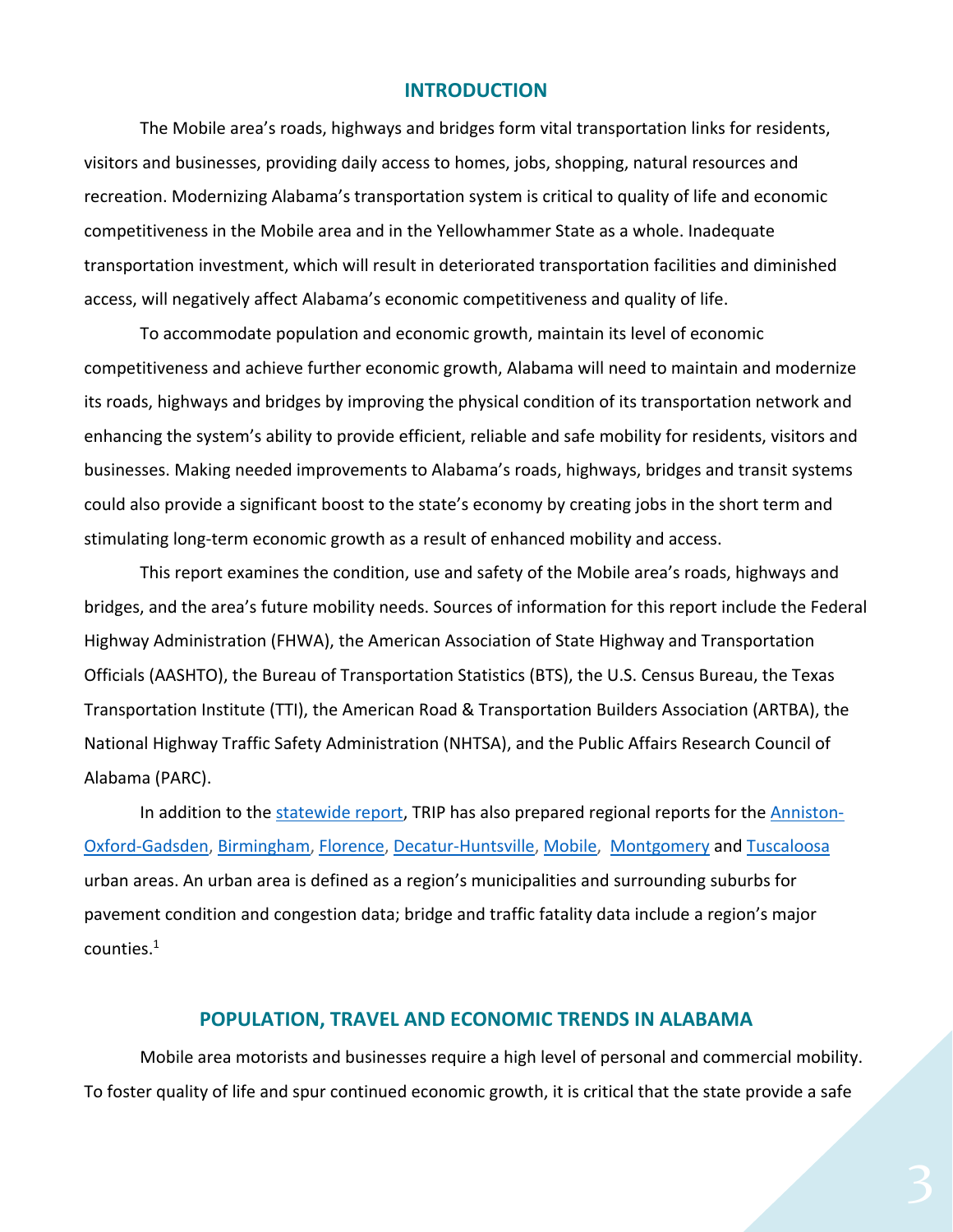and modern transportation system that can accommodate future growth in population, tourism, business, recreation and vehicle travel.

Alabama's population grew to approximately 4.9 million residents in 2018, a 10 percent increase since 2000.<sup>2</sup> Alabama had approximately 3.9 million licensed drivers in 2016.<sup>3</sup> From 2000 to 2017, Alabama's gross domestic product (GDP), a measure of the state's economic output, increased by 23 percent, when adjusted for inflation.<sup>4</sup> U.S. GDP increased 37 percent during the same period.<sup>5</sup> In 2017, the state's transportation system carried 70.7 billion annual vehicle miles of travel (VMT), a 25 percent increase since 2000, and an increase of nine percent since 2013.<sup>6</sup>

#### **CONDITION OF MOBILE AREA ROADS**

The life cycle of a roadway system is greatly affected by the state and local governments' ability to perform timely maintenance and upgrades to ensure that road and highway surfaces last as long as possible.

The pavement data in this report, which is for all arterial and collector roads and highways, is provided by the Federal Highway Administration (FHWA), based on data submitted annually by the Alabama Department of Transportation on the condition of major state and locally maintained roads and highways. Pavement data for Interstate highways and other principal arterials is collected for all system mileage, whereas pavement data for minor arterial and all collector roads and highways is based on sampling portions of roadways as prescribed by FHWA to insure the data collected is adequate to provide an accurate assessment of pavement conditions on these roads and highways.

In the Mobile area, 32 percent of major roads and highways are in poor or mediocre condition. Fourteen percent of the area's major urban roads are in poor condition and 18 percent are in mediocre condition.<sup>7</sup> Sixteen percent of Mobile area roads are in fair condition and 52 percent are in good condition.<sup>8</sup>

Pavement failure is caused by a combination of traffic, moisture and climate. Moisture often works its way into road surfaces and the materials that form the road's foundation. Road surfaces at intersections are more prone to deterioration because the slow-moving or standing loads occurring at these sites subject the pavement to higher levels of stress. It is critical that roads are fixed before they require major repairs because reconstructing roads costs approximately four times more than resurfacing them.<sup>9</sup> As roads and highways continue to age, they will reach a point of deterioration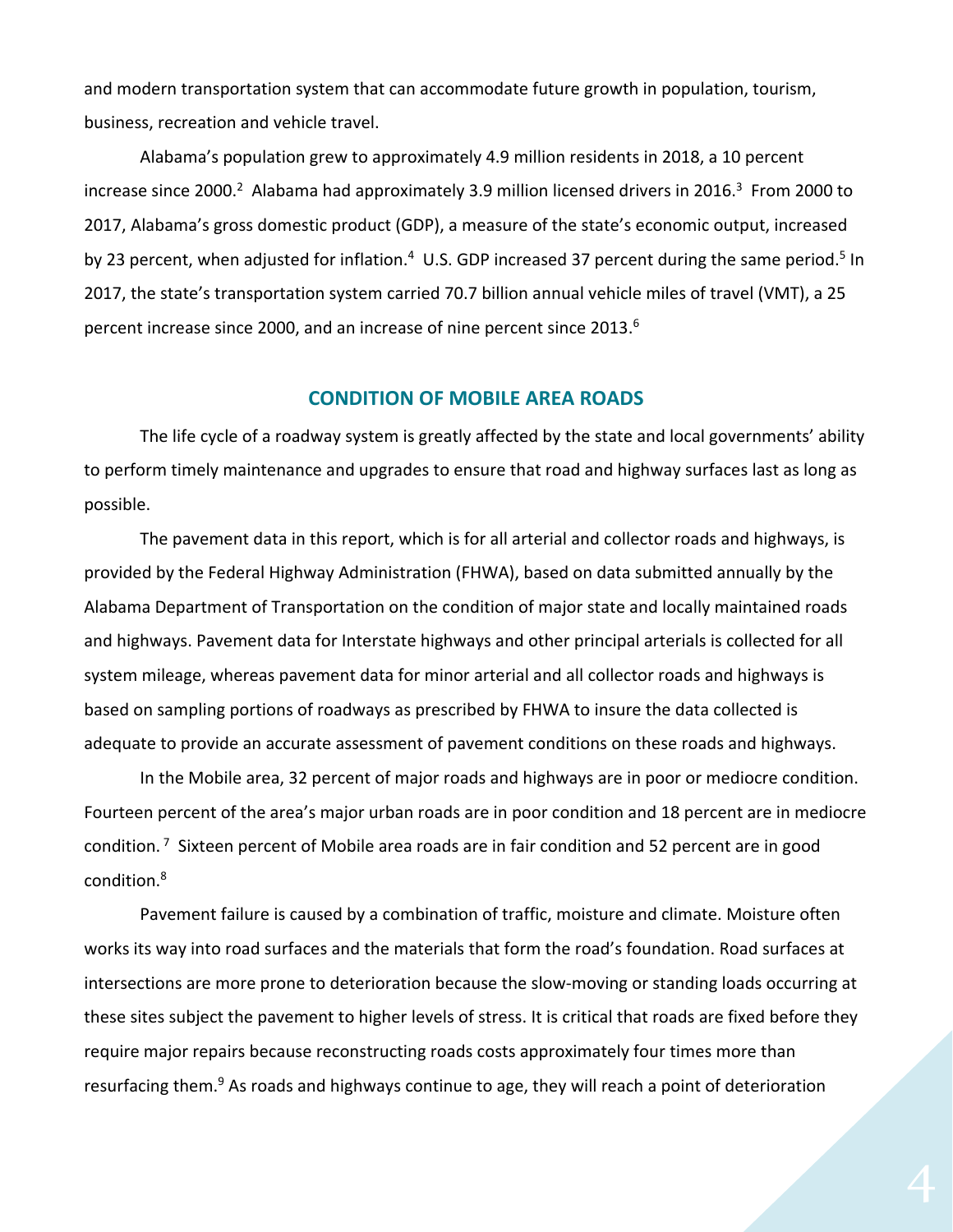where routine paving and maintenance will not be adequate to keep pavement surfaces in good condition and costly reconstruction of the roadway and its underlying surfaces will become necessary.

**Chart 1. Pavement Condition Cycle Time with Treatment and Cost**



**Source: North Carolina Department of Transportation (2016). [2016 Maintenance Operations and](https://connect.ncdot.gov/resources/Asset-Management/MSADocuments/2016%20Maintenance%20Operations%20and%20Performance%20Analysis%20Report%20(MOPAR).pdf)  [Performance Analysis Report](https://connect.ncdot.gov/resources/Asset-Management/MSADocuments/2016%20Maintenance%20Operations%20and%20Performance%20Analysis%20Report%20(MOPAR).pdf)**

Long-term repair costs increase significantly when road and bridge maintenance is deferred, as road and bridge deterioration accelerates later in the service life of a transportation facility and requires more costly repairs. A [report on maintaining pavements](https://www.yumpu.com/en/document/view/9021768/pavement-maintenance-cornell-local-roads-program-cornell-/4) found that every \$1 of deferred maintenance on roads and bridges costs an additional \$4 to \$5 in needed future repairs.<sup>10</sup>



## **THE COST TO MOBILE AREA MOTORISTS OF ROADS IN INADEQUATE CONDITION**

TRIP has calculated the additional cost to motorists of driving on roads in poor, mediocre or fair condition. When roads are in poor, mediocre or fair condition – which may include potholes, rutting or rough surfaces – the cost to operate and maintain a vehicle increases. These additional vehicle operating costs (VOC) include accelerated vehicle depreciation, additional vehicle repair costs, increased fuel consumption and increased tire wear. TRIP estimates that additional VOC borne by the average driver in the Mobile area is \$425 annually - a total of \$2 billion statewide.<sup>11</sup>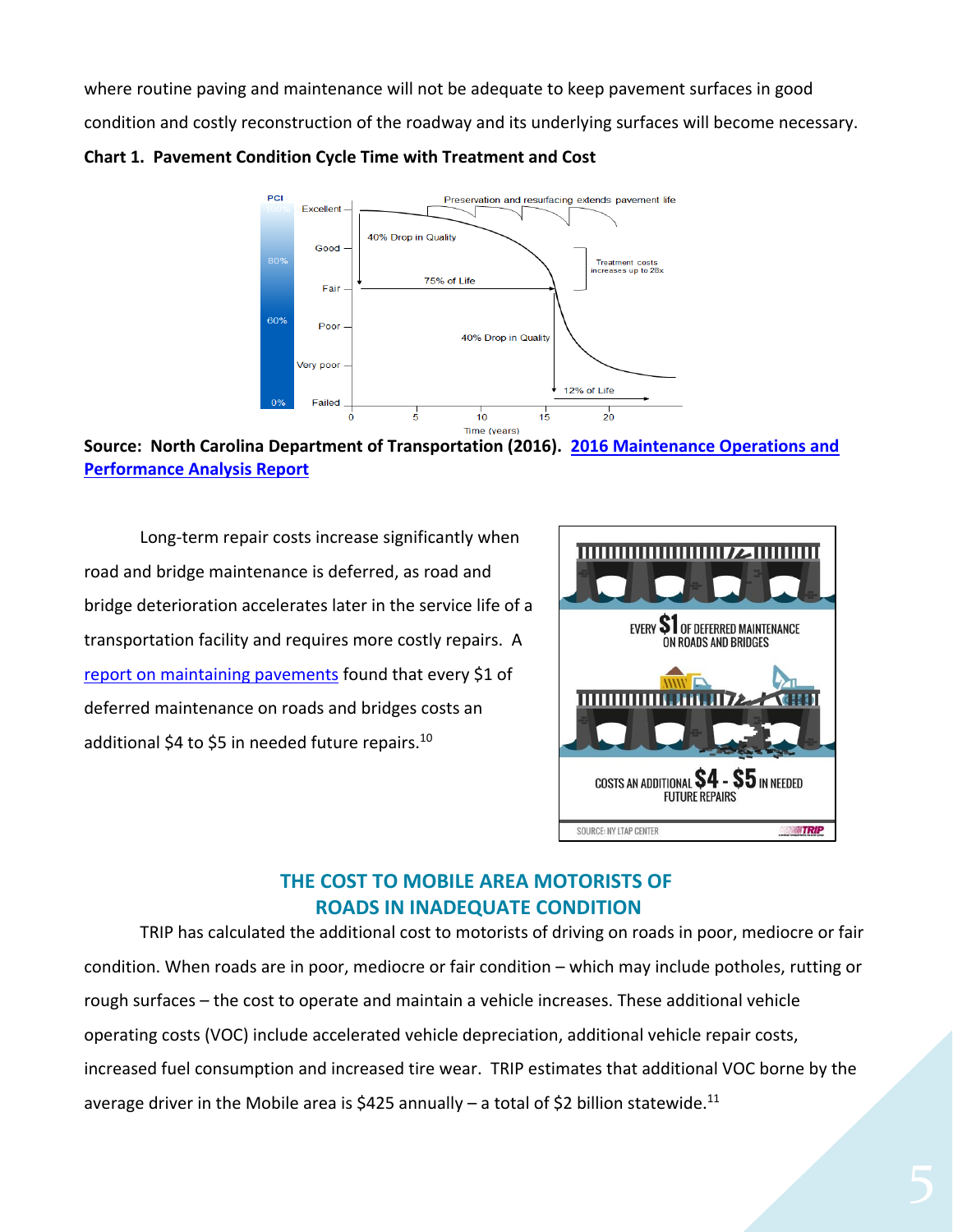Additional vehicle operating costs have been calculated in the Highway Development and Management Model (HDM), which is recognized by the U.S. Department of Transportation and more than 100 other countries as the definitive analysis of the impact of road conditions on vehicle operating costs. The HDM report is based on numerous studies that have measured the impact of various factors, including road conditions, on vehicle operating costs.<sup>12</sup> The HDM study found that road deterioration increases ownership, repair, fuel and tire costs. The report found that deteriorated roads accelerate the pace of depreciation of vehicles and the need for repairs because the stress on the vehicle increases in proportion to the level of roughness of the pavement surface. Similarly, tire wear and fuel consumption increase as roads deteriorate since there is less efficient transfer of power to the drive train and additional friction between the road and the tires.

TRIP's additional VOC estimate is based on taking the average number of miles driven annually by a motorist, calculating current VOC based on AAA's 2017 VOC and then using the HDM model to estimate the additional VOC paid by drivers as a result of substandard roads.<sup>13</sup> Additional research on the impact of road conditions on fuel consumption by the Texas Transportation Institute (TTI) is also factored in to TRIP's vehicle operating cost methodology.

#### **MOBILE AREA BRIDGE CONDITIONS**

Bridges in the Mobile area form key links in the region's highway system, providing communities and individuals access to employment, schools, shopping and medical facilities, and facilitating commerce and access for emergency vehicles.

In the Mobile area, four percent (33 of 941) of locally and state-maintained bridges are rated structurally deficient.<sup>14</sup> Statewide, seven percent (1,200 of 16,129) of bridges are structurally deficient. <sup>15</sup> This includes all bridges that are 20 feet or more in length.

A bridge is rated structurally deficient if there is significant deterioration of the bridge deck, supports or other major components. Bridges that are structurally deficient may be posted for lower weight limits or closed if their condition warrants such action. Deteriorated bridges can have a significant impact on daily life. Restrictions on vehicle weight may cause many vehicles – especially emergency vehicles, commercial trucks, school buses and farm equipment – to use alternate routes to avoid posted bridges. Redirected trips also lengthen travel time, waste fuel and reduce the efficiency of the local economy. Bridges rated fair have been found to have some minor deterioration of the bridge deck, supports or other major components.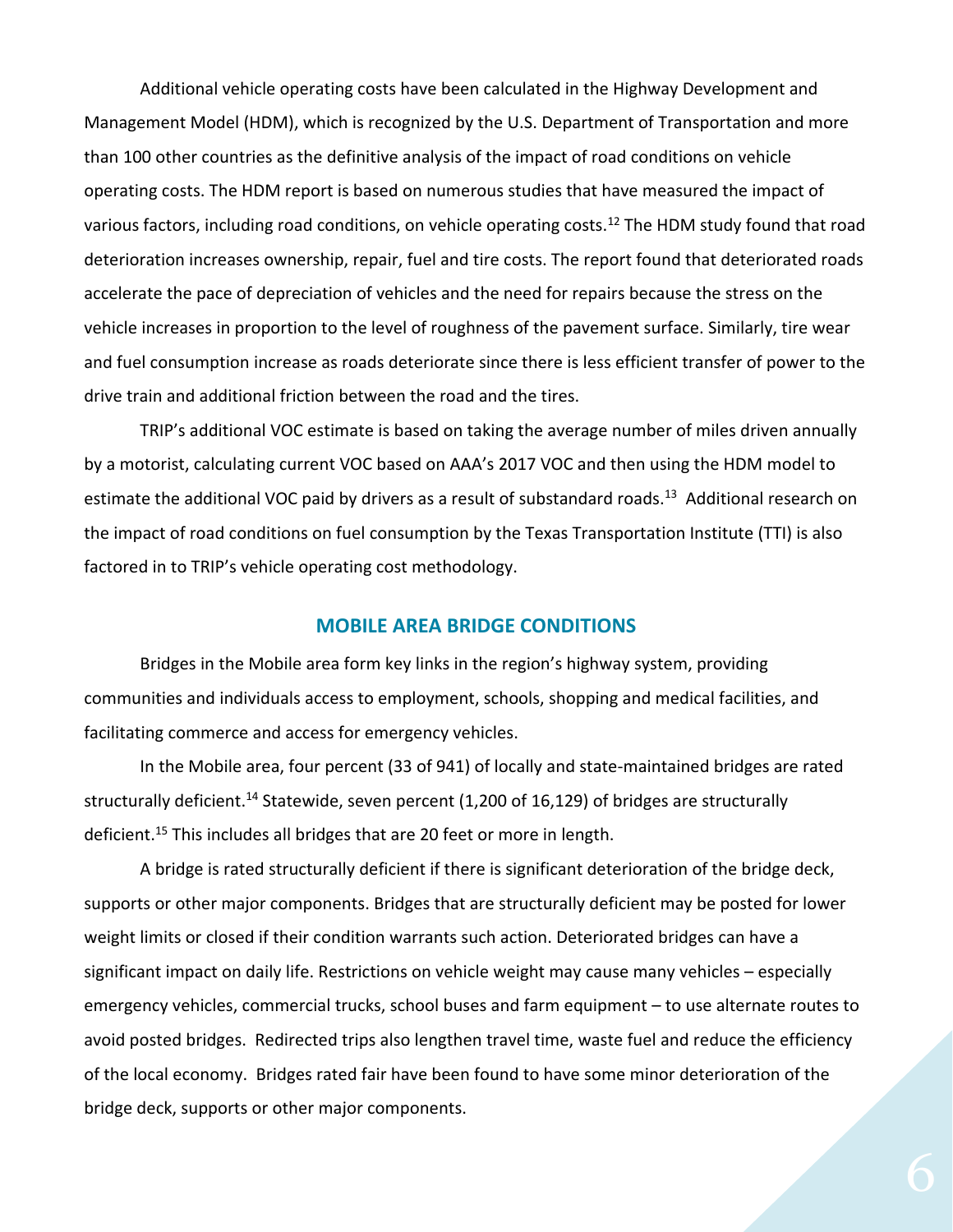Most bridges are designed to last 50 years before major overhaul or replacement, although many newer bridges are being designed to last 75 years or longer. In Alabama, 49 percent of the state's bridges were built in 1969 or earlier.<sup>16</sup>

The service life of bridges can be extended by performing routine maintenance such as resurfacing decks, painting surfaces, insuring that a facility has good drainage and replacing deteriorating components. But, most bridges will eventually require more costly reconstruction or major rehabilitation to remain operable.



#### **TRAFFIC SAFETY IN THE MOBILE AREA**

From 2015-2017, on average, 106 people were killed in traffic crashes each year in the Mobile area. <sup>17</sup> Three major factors are associated with fatal vehicle crashes: driver behavior, vehicle characteristics and roadway features. It is estimated that roadway features are likely a contributing factor in approximately one-third of fatal traffic crashes. Roadway features that impact safety include the number of lanes, lane widths, lighting, lane markings, rumble strips, shoulders, guard rails, other shielding devices, median barriers and intersection design.

Alabama's overall traffic fatality rate of 1.34 fatalities per 100 million vehicle miles of travel in 2017 is higher than the national average of 1.16.<sup>18</sup> The traffic fatality rate on the state's rural roads is disproportionately high. The fatality rate on Alabama's non-interstate rural roads is more than two and a half times that on all other roads in the state (2.38 fatalities per 100 million vehicle miles of travel vs.  $0.87$ ). $^{19}$ 

The average driver in the Mobile area loses \$407 each year in the financial cost of traffic crashes in which roadway features were likely a contributing factor.<sup>20</sup> According to a 2015 National [Highway Traffic Safety Administration \(NHTSA\) report,](https://crashstats.nhtsa.dot.gov/Api/Public/ViewPublication/812013) the economic costs of traffic crashes includes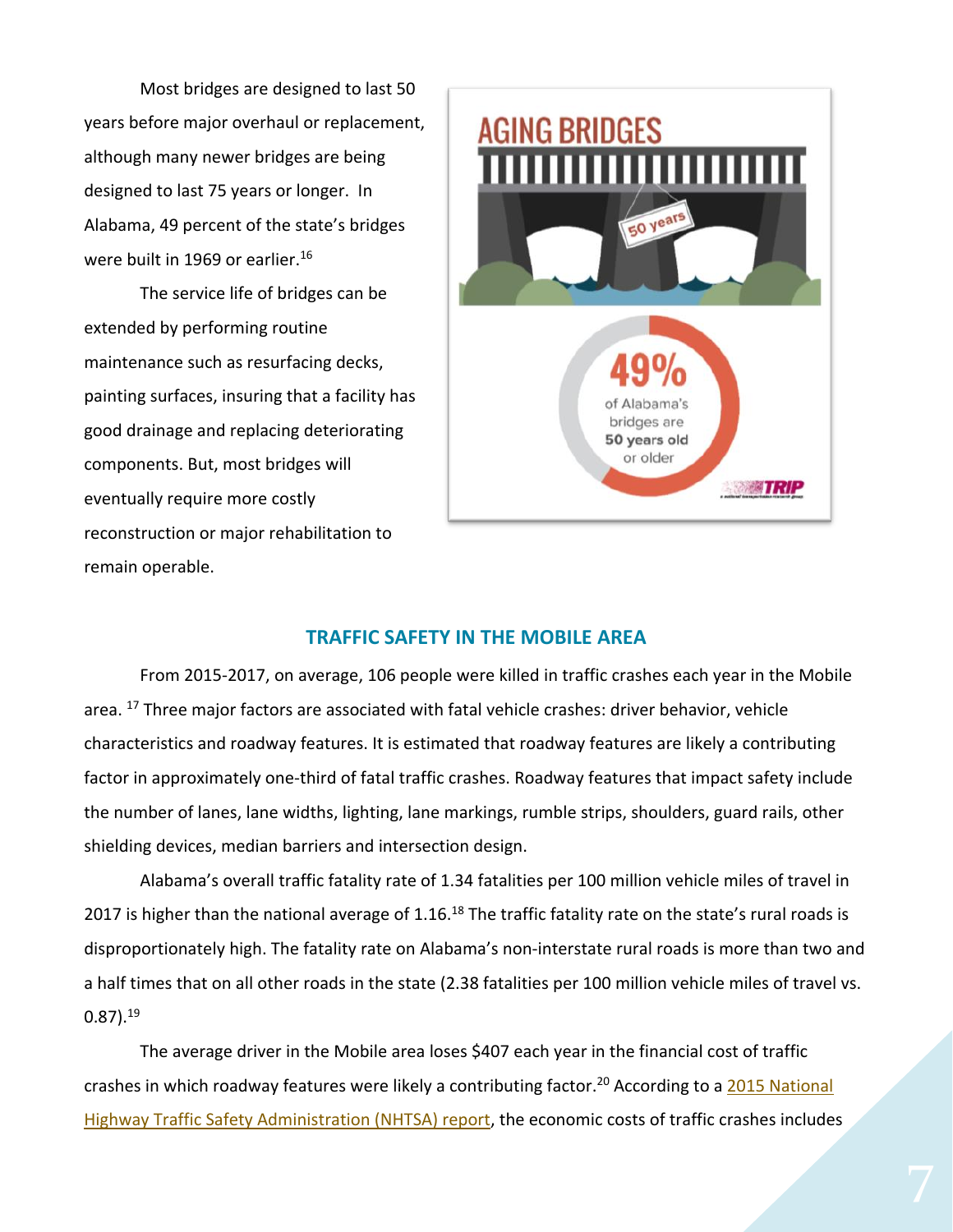work and household productivity losses, property damage, medical costs, rehabilitation costs, legal and court costs, congestion costs and emergency services.<sup>21</sup> Traffic crashes in Alabama imposed a total of \$5.5 billion in economic costs in 2017.<sup>22</sup> TRIP estimates that roadway features were likely a contributing factor in approximately one-third of all fatal traffic crashes, resulting in \$1.8 billion in economic costs in 2017.<sup>23</sup>

Improving safety on Alabama's roadways can be achieved through further improvements in vehicle safety; improvements in driver, pedestrian, and bicyclist behavior; and, a variety of improvements in roadway safety features. The severity of serious traffic crashes could be reduced through roadway improvements, where appropriate, such as adding turn lanes, removing or shielding obstacles, adding or improving medians, widening lanes, widening and paving shoulders, improving intersection layout, and providing better road markings and upgrading or installing traffic signals. Roads with poor geometry, with insufficient clear distances, without turn lanes, having inadequate shoulders for the posted speed limits, or poorly laid out intersections or interchanges, pose greater risks to motorists, pedestrians and bicyclists.

Investments in rural traffic safety have been found to result in significant reductions in serious traffic crashes. A [2012 report by TTI](http://tti.tamu.edu/2012/08/09/tti-study-analyzes-roadway-improvements/) found that improvements completed recently by TxDOT that widened lanes, improved shoulders and made other safety improvements on 1,159 miles of rural state roadways resulted in 133 fewer fatalities on these roads in the first three years after the improvements were completed (as compared to the three years prior).<sup>24</sup> TTI estimates that the improvements on these roads are likely to save 880 lives over 20 years.<sup>25</sup>

#### **TRAFFIC CONGESTION IN THE MOBILE AREA**

Increasing levels of traffic congestion cause significant delays in Alabama, particularly in its larger urban areas, choking commuting and commerce. Traffic congestion robs commuters of time and money and imposes increased costs on businesses, shippers and manufacturers, which are often passed along to the consumer. Increased levels of congestion can also reduce the attractiveness of a location to a company when considering expansion or where to locate a new facility.

In the Mobile area, the average driver loses \$744 each year in the form of lost time and wasted fuel as a result of traffic congestion. <sup>26</sup> The average Mobile area driver loses 32 hours each year stuck in traffic congestion.<sup>27</sup>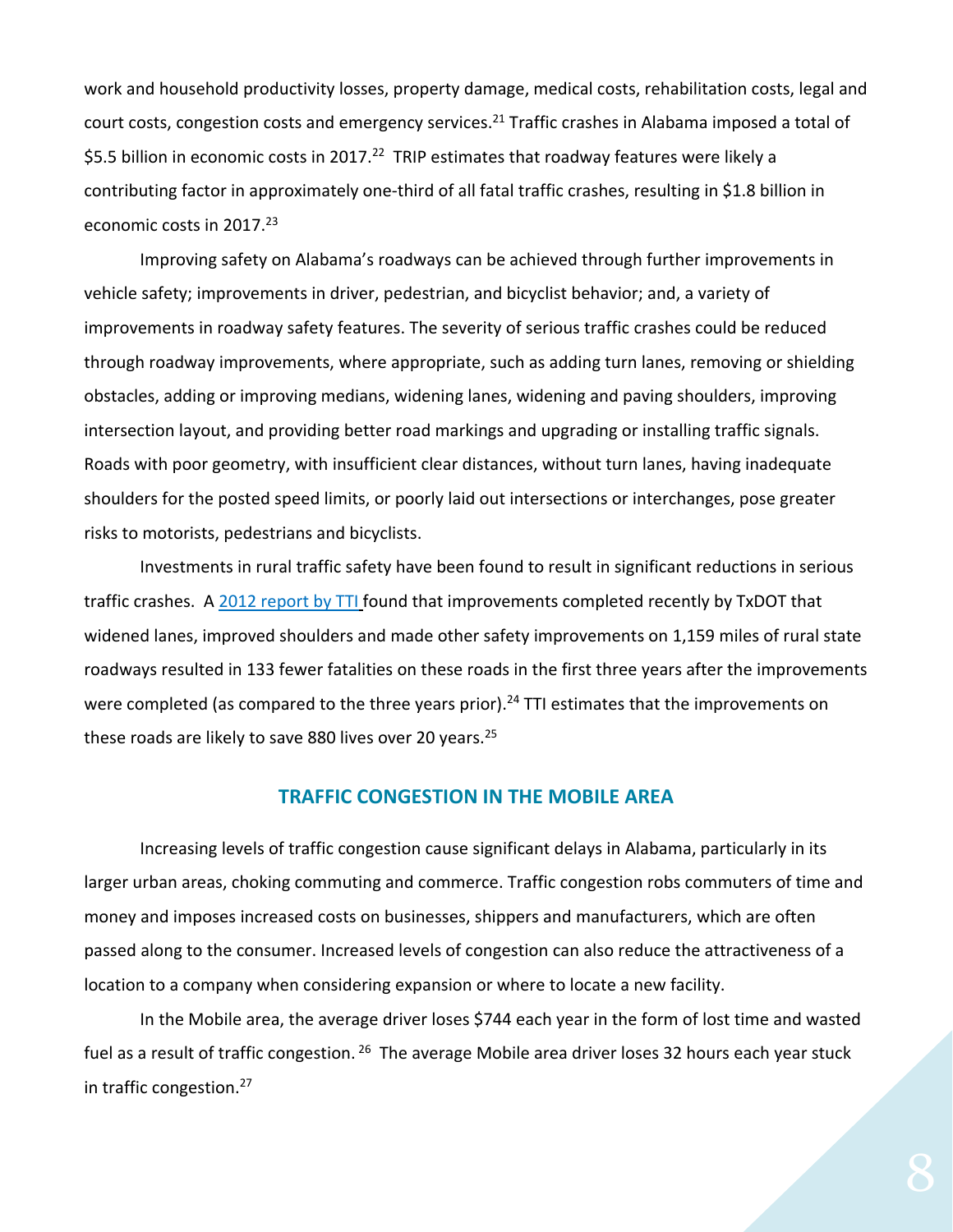Based on TTI methodology, TRIP estimates the value of lost time and wasted fuel in Alabama is approximately \$1.5 billion a year.

#### **TRANSPORTATION AND ECONOMIC GROWTH**

Today's culture of business demands that an area have well-maintained and efficient roads, highways and bridges if it is to remain economically competitive. Global communications and the impact of free trade in North America and elsewhere have resulted in a significant increase in freight movement, making the quality of a region's transportation system a key component in a business's ability to compete locally, nationally and internationally.

Businesses have responded to improved communications and the need to cut costs with a variety of innovations including just-in-time delivery, increased small package delivery, demand-side inventory management and e-commerce. The result of these changes has been a significant improvement in logistics efficiency as firms move from a push-style distribution system, which relies on large-scale warehousing of materials, to a pull-style distribution system, which relies on smaller, more strategic movement of goods. These improvements have made mobile inventories the norm, resulting in the nation's trucks literally becoming rolling warehouses.

Highways are vitally important to continued economic development in Alabama. As the economy expands, creating more jobs and increasing consumer confidence, the demand for consumer

and business products grows. In turn, manufacturers ship greater quantities of goods to market to meet this demand, a process that adds to truck traffic on the state's highways and major arterial roads.

Every year, \$432 billion in goods are shipped to, from and within sites in Alabama, mostly by trucks.<sup>28</sup> Seventy-two percent of the goods shipped annually to and from sites in Alabama are carried by trucks and another 12 percent are carried by courier services or multiple-mode deliveries, which include trucking.29

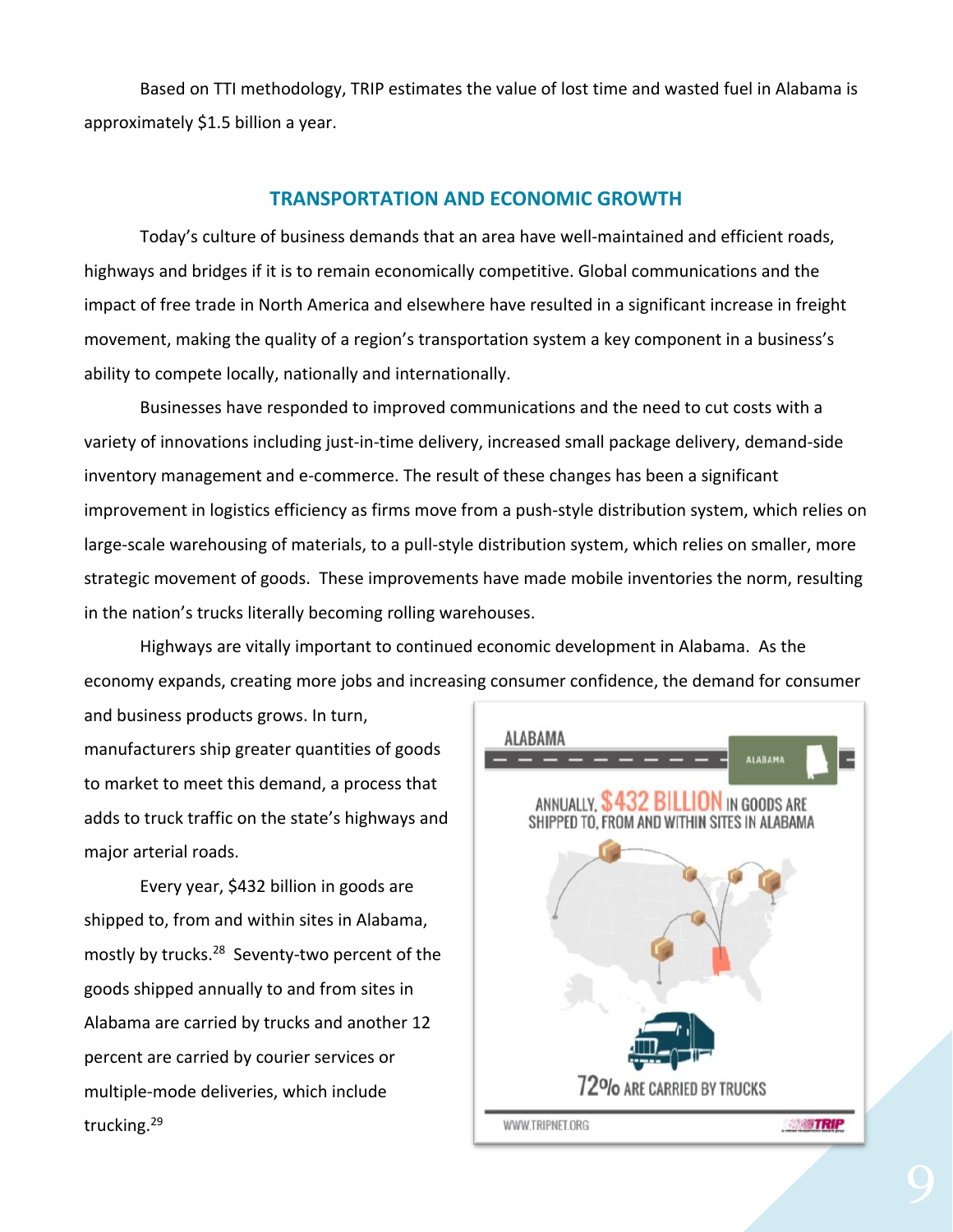The design, construction and maintenance of transportation infrastructure in Alabama play a critical role in the state's economy, supporting the equivalent of 65,068 full-time jobs across all sectors of the state economy, earning these workers approximately \$2.1 billion annually.<sup>30</sup> These jobs include 32,415 full-time jobs directly involved in transportation infrastructure construction and related activities. Spending by employees and companies in the transportation design and construction industry support an additional 32,653 full-time jobs in Alabama.<sup>31</sup> Transportation construction in Alabama contributes an estimated \$381.6 million annually in state and local income, corporate and unemployment insurance taxes and the federal payroll tax.<sup>32</sup>

More than 940,000 full-time jobs in Alabama in key industries like tourism, retail sales, agriculture and manufacturing are dependent on the quality, safety and reliability of the state's transportation infrastructure network. These workers earn \$33.8 billion in wages and contribute an estimated \$6.2 billion in state and local income, corporate and unemployment insurance taxes and the federal payroll tax.<sup>33</sup>

Local, regional and state economic performance is improved when a region's surface transportation system is expanded or repaired. This improvement comes as a result of the initial job creation and increased employment created over the long-term because of improved access, reduced transport costs and improved safety.

Increasingly, companies are looking at the quality of a region's transportation system when deciding where to re-locate or expand. Regions with congested or poorly maintained roads may see businesses relocate to areas with a smoother, more efficient and more modern transportation system. Highway accessibility was ranked the number one site selection factor in a 2017 survey of corporate executives by [Area Development Magazine.](http://www.areadevelopment.com/Corporate-Consultants-Survey-Results/Q1-2018/32nd-annual-corporate-survey-14th-annual-consultants-survey.shtml) Labor costs and the availability of skilled labor, which are both impacted by a site's level of accessibility, were rated second and third, respectively.<sup>34</sup>

#### **TRANSPORTATION FUNDING IN ALABAMA**

Investment in Alabama's roads, highways and bridges is funded by local, state and federal governments. A lack of sufficient funding at all levels will make it difficult to adequately maintain and improve the state's existing transportation system.

Inflation and increased fuel economy have decreased the ability of the Alabama's fuel tax revenue to provide for the needs of a transportation system that is carrying significantly more vehicle travel and experiencing increased wear and tear and added congestion as a result. Alabama's fuel tax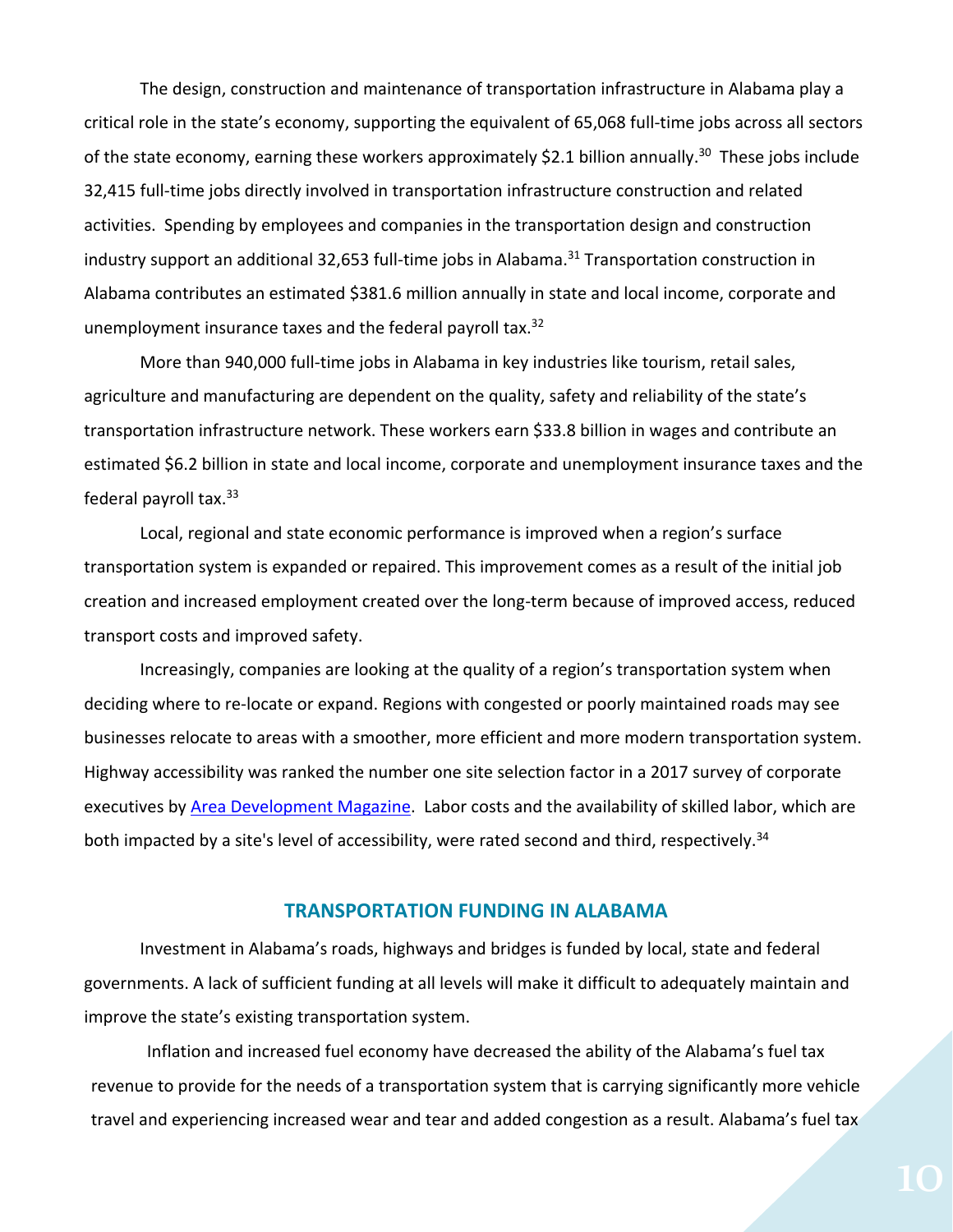was last raised in 1992. Only eight other states have gone as long without an increase.<sup>35</sup> Revenue from the state's 18 cent-per-gallon fuel tax has not kept pace with inflation. When adjusted for inflation, Alabama collects half of what it did in the early 1990s. In 1992, when the state's fuel tax was last raised, the yield of per-gallon fuel taxes per 100 miles driven was \$1.06, but declined to \$0.53 in 2016 when adjusted for inflation.<sup>36</sup>

An increasingly large share of ALDOT's budget has been devoted to preserving the existing system of roads and bridges, leaving only \$150 million available each year for new projects that would address congestion or expand the system to accommodate population and travel growth and promote economic development.<sup>37</sup> ALDOT and communities around the state have identified major transportation projects across Alabama that would help to ease congestion and create economic development opportunities. These projects include the 53-mile Northern Beltline around Birmingham; more than \$1 billion in identified expansion needs in Huntsville; a new Mobile Bay Bridge and Bayway; an outer highway loop for Montgomery; Tuscaloosa's Eastern Bypass; a bypass around Dothan; and, an extension of I-85 across West Alabama. At least an additional \$10 billion in large-scale projects have been identified, but only \$150 million a year will be available.<sup>38</sup>

A 2019 [report](http://ovpred.ua.edu/files/2019/01/Alabama-2040-Report-ATPRC-2019-001.pdf) by the University of Alabama's Alabama Transportation Institute and Alabama Transportation Policy Research Center found that, through 2040, Alabama should be spending a minimum of \$600 million annually on additional roadway capacity to allow the state to be economically competitive. An annual investment of \$800 million in additional roadway capacity would optimize Alabama's economic opportunities.<sup>39</sup>

Through [ATRIP \(the Alabama Transportation Rehabilitation and Improvement Program\),](https://www.dot.state.al.us/innoweb/pdf/ATRIP%20Frequently%20Asked%20Questions.pdf) first introduced in 2012 and enacted in 2013, the state secured more than \$1.3 billion in borrowed dollars to address needed improvements that would not have been possible with the available revenue. However, the state will see a significant drop in available transportation funding now that the borrowing authority has been exhausted and the state must devote additional funds to repaying the debt.

The use of approximately \$200 million annually in ATRIP funds, which concluded in 2017, as well as additional debt incurred to finance the reconstruction of the elevated interstate and bridges in Birmingham's Central Business District, has resulted in the state's annual highway debt service increasing to \$114 million in 2018, a level it will stay at for the next 19 years.<sup>40</sup> This annual level of state highway debt service is up from \$13.6 million in 2011.<sup>41</sup>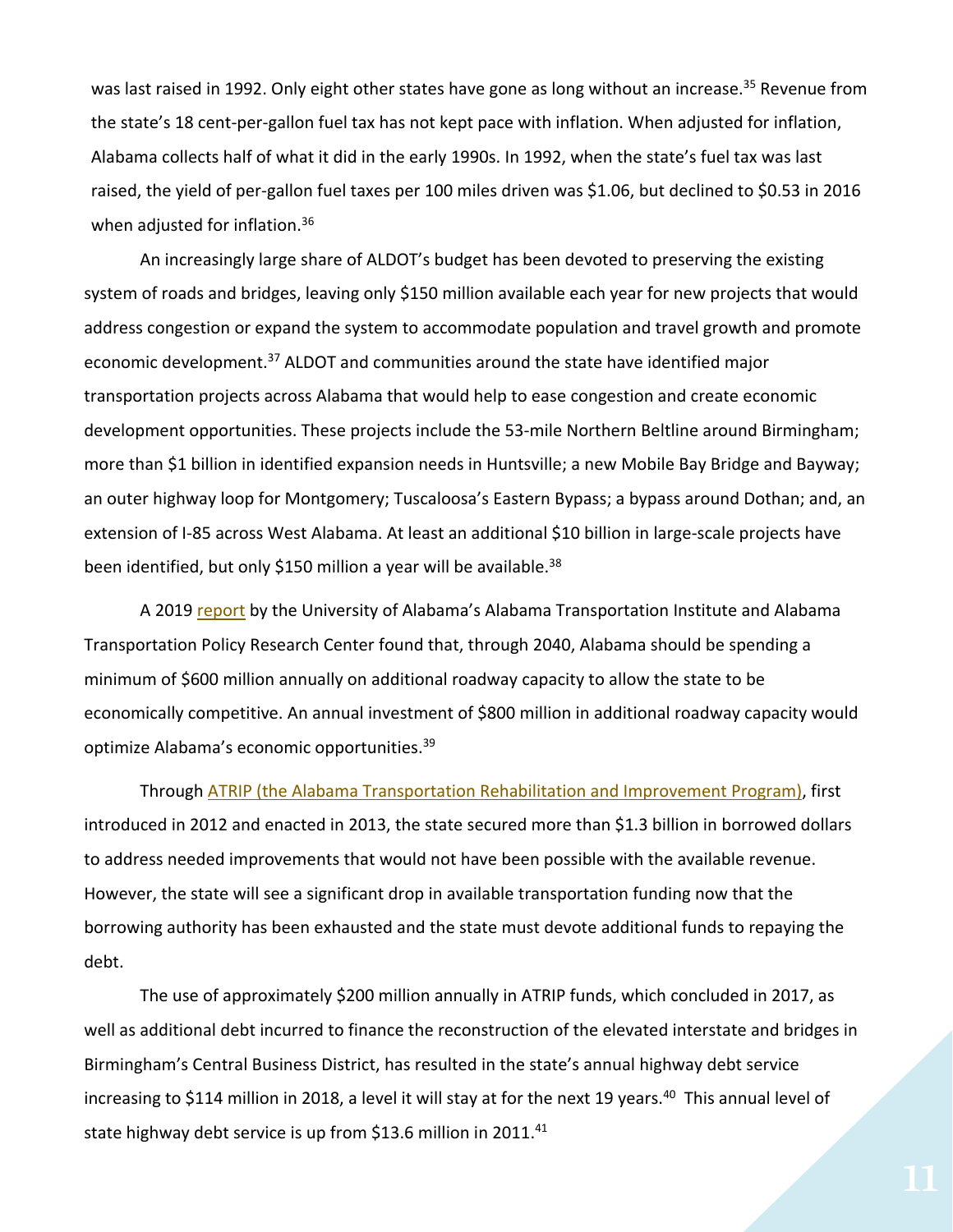The federal government is a critical source of funding for Alabama's roads, highways, bridges and transit systems and provides a significant return in road and bridge funding based on the revenue generated in the state by the federal motor fuel tax.

Most federal funds for highway and transit improvements in Alabama are provided by federal highway user fees, largely an 18.4 cents-per-gallon tax on gasoline and a 24.4 cents-per-gallon tax on diesel fuel. Since 2008 revenue into the federal Highway Trust Fund has been inadequate to support legislatively set funding levels so Congress has transferred

## **FEDERAL HIGHWAY TRUST FUND BALANCE** FY 2019 - FY 2029 (IN BILLIONS)



approximately \$53 billion in general funds and an additional \$2 billion from a related trust fund into the federal Highway Trust Fund.<sup>42</sup>

Signed into law in December 2015, the [Fixing America's Surface Transportation Act \(FAST Act\)](https://www.congress.gov/114/bills/hr22/BILLS-114hr22enr.pdf), provides modest increases in federal highway and transit spending. The five-year bill also provides states with greater funding certainty and streamlines the federal project approval process. But, the FAST Act does not provide adequate funding to meet the nation's need for highway and transit improvements and does not include a long-term and sustainable funding source.

The five-year, \$305 billion FAST Act will provide a boost of approximately 15 percent in highway funding and 18 percent in transit funding over the duration of the program, which expires in 2020.<sup>43</sup> In addition to federal motor fuel tax revenues, the FAST Act will also be funded by \$70 billion in U.S. general funds, which will rely on offsets from several unrelated federal programs including the Strategic Petroleum Reserve, the Federal Reserve and U.S. Customs.

According to the 2015 Status of the Nation's High[ways, Bridges and Transit: Conditions and](https://www.fhwa.dot.gov/policy/2015cpr/)  [Performance](https://www.fhwa.dot.gov/policy/2015cpr/) report submitted by the United States Department of Transportation (USDOT) to Congress, the nation faces an \$836 billion backlog in needed repairs and improvements to the nation's roads, highways and bridges.<sup>44</sup> The USDOT report found that the nation's current \$105 billion investment in roads, highways and bridges by all levels of government should be increased by 35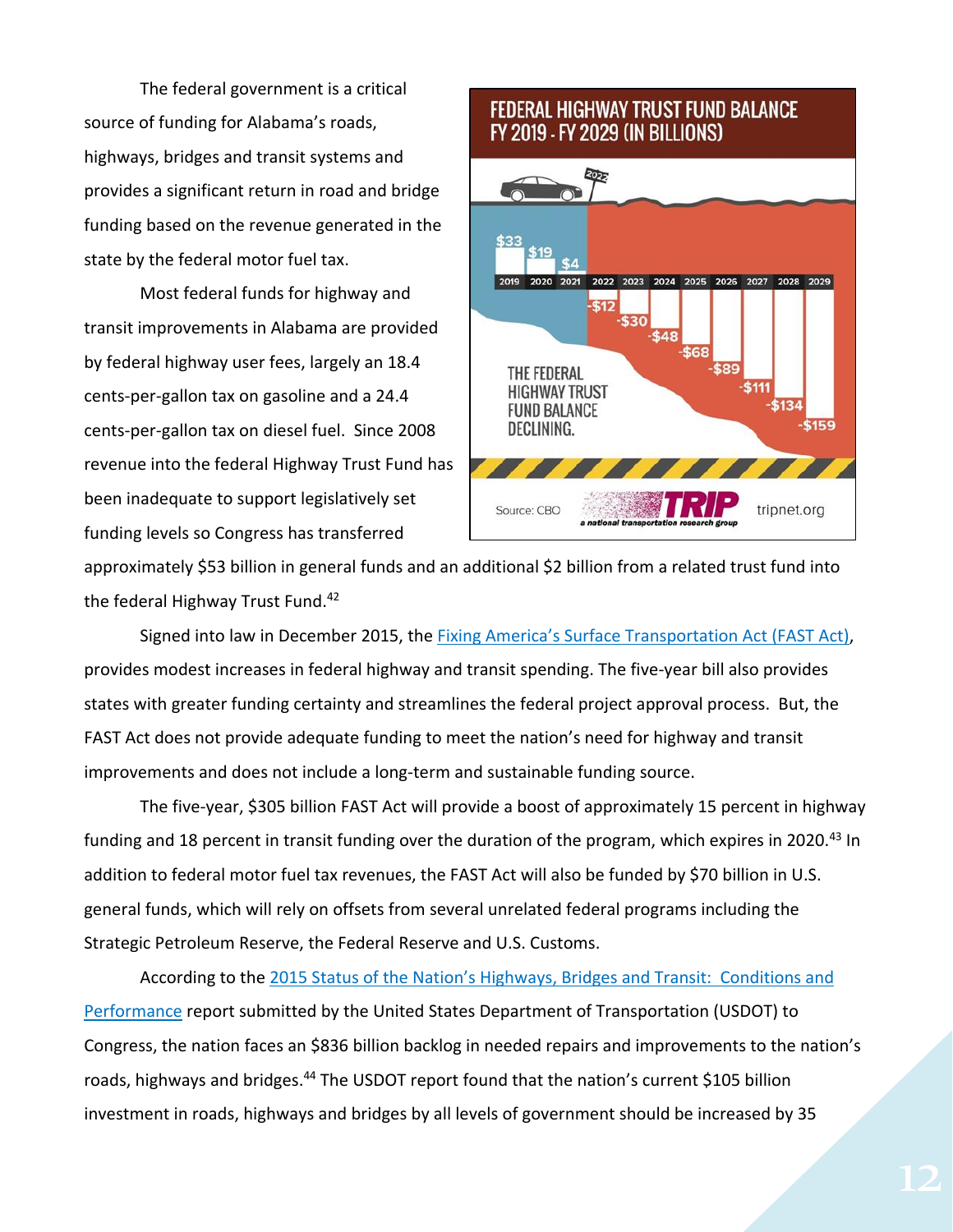percent to \$142.5 billion annually to improve the conditions of roads, highways and bridges, relieve traffic congestion and improve traffic safety.

#### **CONCLUSION**

As Alabama works to enhance its thriving, growing and dynamic state, it will be critical that it is able to address the most significant transportation issues by providing a 21<sup>st</sup> century network of roads, highways, bridges and transit that can accommodate the mobility demands of a modern society.

Alabama will need to modernize its surface transportation system by improving the physical condition of its transportation network and enhancing the system's ability to provide efficient, safe and reliable mobility for residents, visitors and businesses. Making needed improvements to the state's roads, highways, bridges and transit systems would provide a significant boost to the economy by creating jobs in the short term and stimulating long-term economic growth as a result of enhanced mobility and access.

Numerous projects to improve the condition and expand the capacity of Alabama's roads, highways, bridges and transit systems will not be able to proceed without a substantial boost in state or local transportation funding. If Alabama is unable to complete needed transportation projects it will hamper the state's ability to improve the condition and efficiency of its transportation system or enhance economic development opportunities and quality of life.

# # #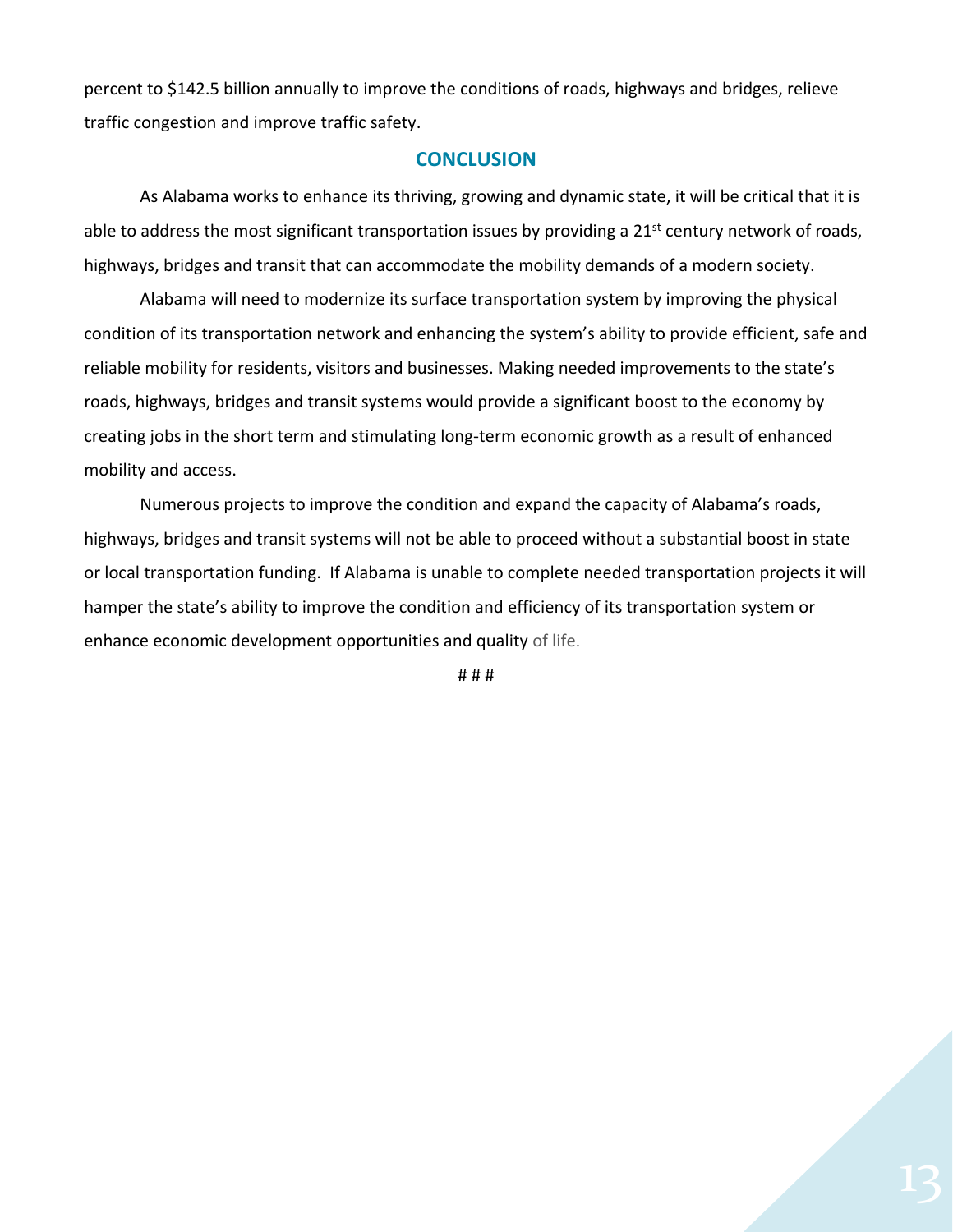### **ENDNOTES**

<sup>1</sup> Bridge condition data and safety data for each urban area includes the counties noted: Anniston-Oxford-Gadsden: Calhoun and Etowah Counties; Birmingham: Jefferson County; Florence: Lauderdale County; Decatur-Huntsville: Madison, Morgan and Limestone Counties; Mobile: Mobile and Baldwin Counties; Montgomery:

Montgomery County; Tuscaloosa: Tuscaloosa County.

<sup>2</sup> U.S. Census Bureau (2017).

 $\overline{a}$ 

<sup>3</sup>Highway Statistics (2016). Federal Highway Administration. DL-1C. <sup>4</sup> TRIP analysis of Bureau of Economic Analysis data.  $<sup>5</sup>$  lbid.</sup> <sup>6</sup> U.S. Department of Transportation - Federal Highway Administration: Highway Statistics 2000 and 2017 and analysis of Federal Highway Administration Traffic Volume Trends (2017) [https://www.fhwa.dot.gov/policyinformation/travel\\_monitoring/tvt.cfm](https://www.fhwa.dot.gov/policyinformation/travel_monitoring/tvt.cfm)  $^7$  Federal Highway Administration (2018). Pavement condition data is for 2017. <sup>8</sup> Ibid. <sup>9</sup> Selecting a Preventative Maintenance Treatment for Flexible Pavements. R. Hicks, J. Moulthrop. Transportation Research Board. 1999. Figure 1. <sup>10</sup> [Pavement Maintenance,](https://www.yumpu.com/en/document/view/9021768/pavement-maintenance-cornell-local-roads-program-cornell-/4) by David P. Orr, PE Senior Engineer, Cornell Local Roads Program, March 2006. <sup>11</sup> TRIP calculation. <sup>12</sup> Highway Development and Management: Volume Seven. Modeling Road User and Environmental Effects in HDM-4. Bennett, C. and Greenwood, I. 2000. <sup>13</sup> Your Driving Costs. American Automobile Association. 2017. <sup>14</sup> Federal Highway Administration National Bridge Inventory. 2017.  $15$  Ibid. <sup>16</sup> TRIP analysis of Federal Highway Administration National Bridge Inventory data (2018). <sup>17</sup> Federal Highway Administration National Highway Traffic Safety Administration, 2014-2016. <sup>18</sup> TRIP analysis of National Highway Traffic Safety Administration and Federal Highway Administration data (2018). Data is for 2017. <sup>19</sup> TRIP analysis of National Highway Traffic Safety Administration and Federal Highway Administration data (2017). <sup>20</sup> TRIP estimate based on NHTSA report "The Economic and Societal Impact of Motor Vehicle Crashes, 2010 (Revised), 2016. P. 146. <sup>21</sup> The Economic and Societal Impact of Motor Vehicle Crashes, 2010 (Revised) (2015). National Highway Traffic Safety Administration. P. 1. https://crashstats.nhtsa.dot.gov/Api/Public/ViewPublication/812013 <sup>22</sup> TRIP estimate based on NHTSA report "The Economic and Societal Impact of Motor Vehicle Crashes, 2010 (Revised), 2016. P. 146.  $23$  Ibid. <sup>24</sup> Adding Highway Shoulders, Width, Reduce Crash Numbers and Save Lives (August 9, 2012). Texas Transportation Institute. https://tti.tamu.edu/2012/08/09/tti-study-analyzes-roadway-improvements/  $25$  Ibid. <sup>26</sup> TRIP estimates based on Texas Transportation Institute Urban Mobility Report.  $27$  Ibid <sup>28</sup> TRIP analysis of Bureau of Transportation Statistics, U.S. Department of Transportation. 2016 Commodity Flow Survey, State Summaries.  $29$  Ibid. <sup>30</sup> American Road & Transportation Builders Association (2015). The 2015 U.S. Transportation Construction Industry Profile. [https://www.transportationcreatesjobs.org/pdf/Economic\\_Profile.pdf](https://www.transportationcreatesjobs.org/pdf/Economic_Profile.pdf)  $31$  Ibid.  $32$  lbid  $33$  lbid.